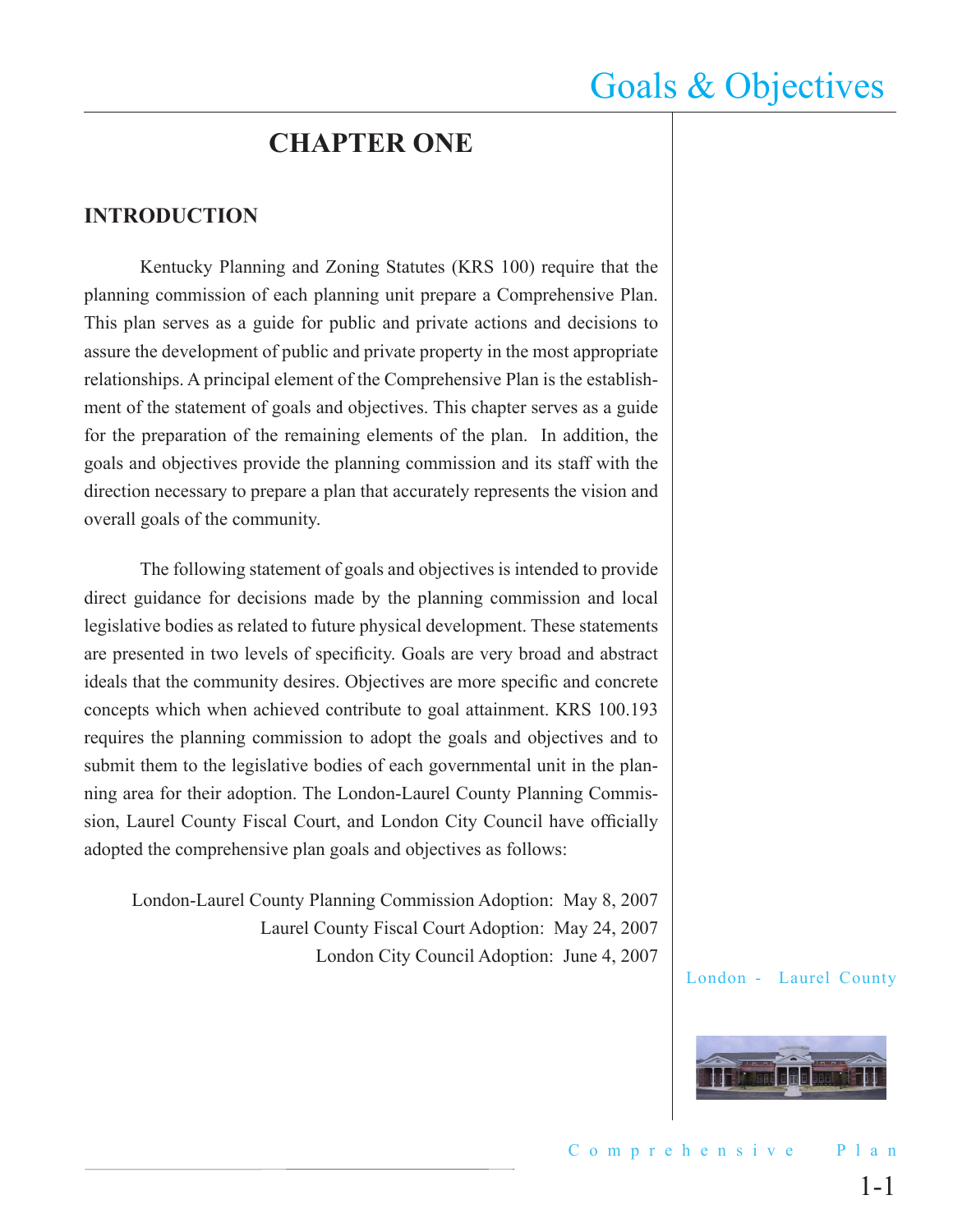### **OVERALL GOAL**

*Promote a sustainable natural and man-made environment that balances environmental protection and preservation with the physical, social and economic needs of the population for the long-term benefit of both.*

### **ENVIRONMENT**

**GOAL:** *Protect and enhance the quality of the natural environment while permitting appropriate development on suitable lands. Also, to promote the most efficient and reasonable use of the area's physical resources by ensuring that short-term use of the environment will be to the long-range benefit of all.*

- 1. Strictly regulate and discourage development in floodplains
- 2. Require appropriate drainage facilities for all new development, construction and significant redevelopment in order to control flooding, erosion and additional post-development runoff.
- 3. Reduce soil erosion by requiring and enforcing erosion control measures during construction and mining activities.
- 4. Minimize air, water, soil, light, and noise pollution by encouraging the preservation of open spaces, green areas and requiring adequate landscape buffers and berms.
- 5. Prevent pollution by upgrading and providing appropriate collection and distribution facilities for the proper treatment and handling of water, storm water, sewage and solid waste.
- 6. Preserve and protect environmentally sensitive areas by requiring developers to identify and map these areas (i.e. lands containing floodplains, wetlands, steep slopes, endangered habitats, wooded and scenic areas) during the site planning and zone change processes. Minimum standards shall be established for the creation of open space/greenway corridors and the preservation and restoration of these areas.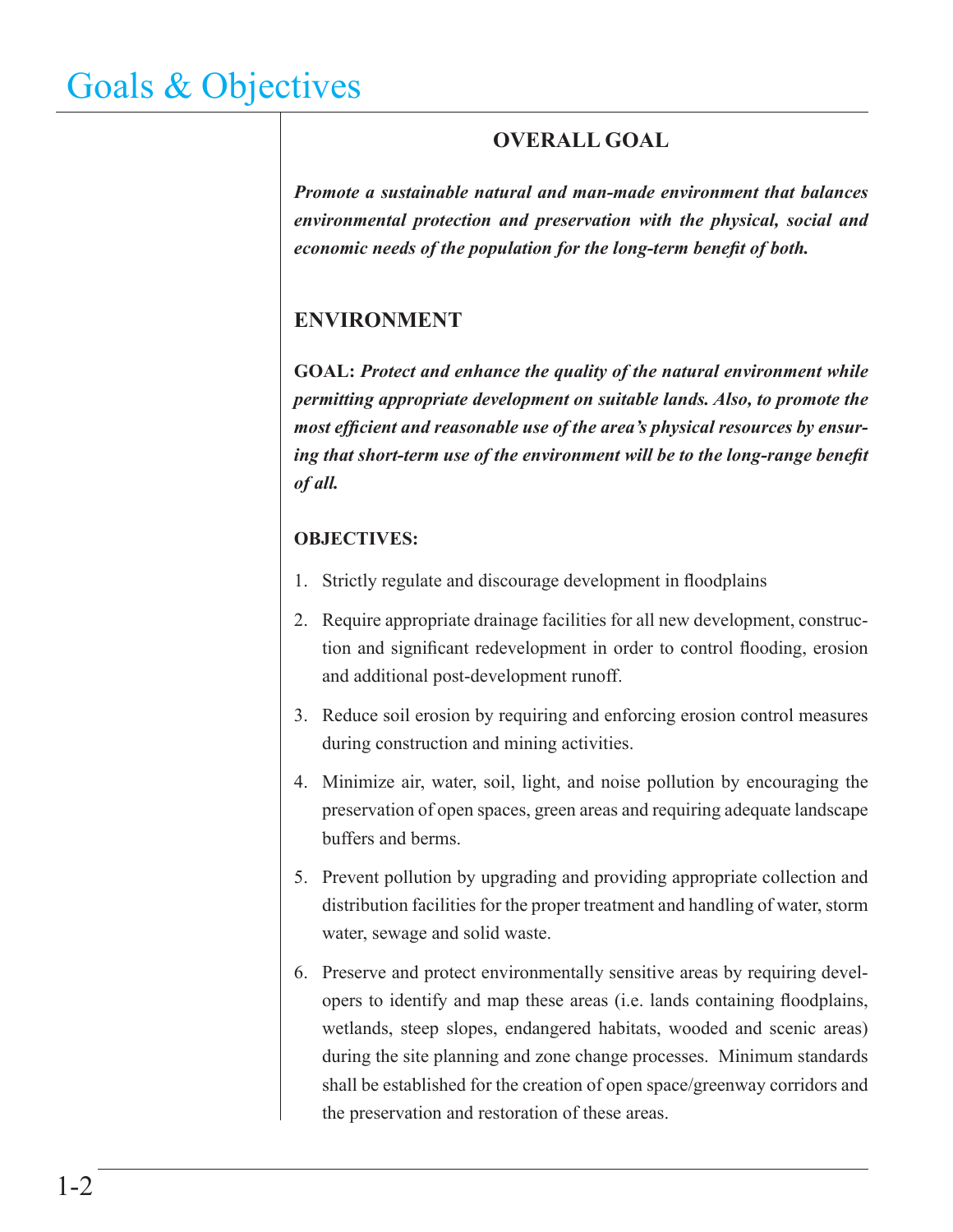- 7. Encourage conservation through the reduction, reuse and recycling of solid waste.
- 8. Encourage preservation of prime farmlands.
- 9. Recognize and support state and federal environmental regulations.
- 10. Discourage the development of noise sensitive land uses near major noise generating land uses such as, highways with high traffic counts, airports, railroads, heavy industry, etc.
- 11. Support policies and regulations which prohibit industrial and surface mining activities from discharging pollutants and excess sediment into our groundwater, rivers and ponds.
- 12. Encourage reclamation efforts that include replacement of the county's hardwood reserves and agricultural lands.
- 13. Recognize and support all state and federal requirements for the protection of fish and wildlife; especially endangered species.
- 14. Promote public awareness of the need to protect Laurel County's natural resources.
- 15. Protect residential areas from nuisances resulting from large-scale livestock operations.

### **ECONOMIC DEVELOPMENT**

**GOAL:** *Encourage and promote the development of a stable and diversified economic base that fosters employment opportunities for all of Laurel County.*

#### *COMMERCIAL & SMALL BUSINESS DEVELOPMENT*

**GOAL:** *Encourage and support the development of small businesses. Meet the commercial needs of Laurel County while requiring adequate, attractive and accessible shopping and service areas.*

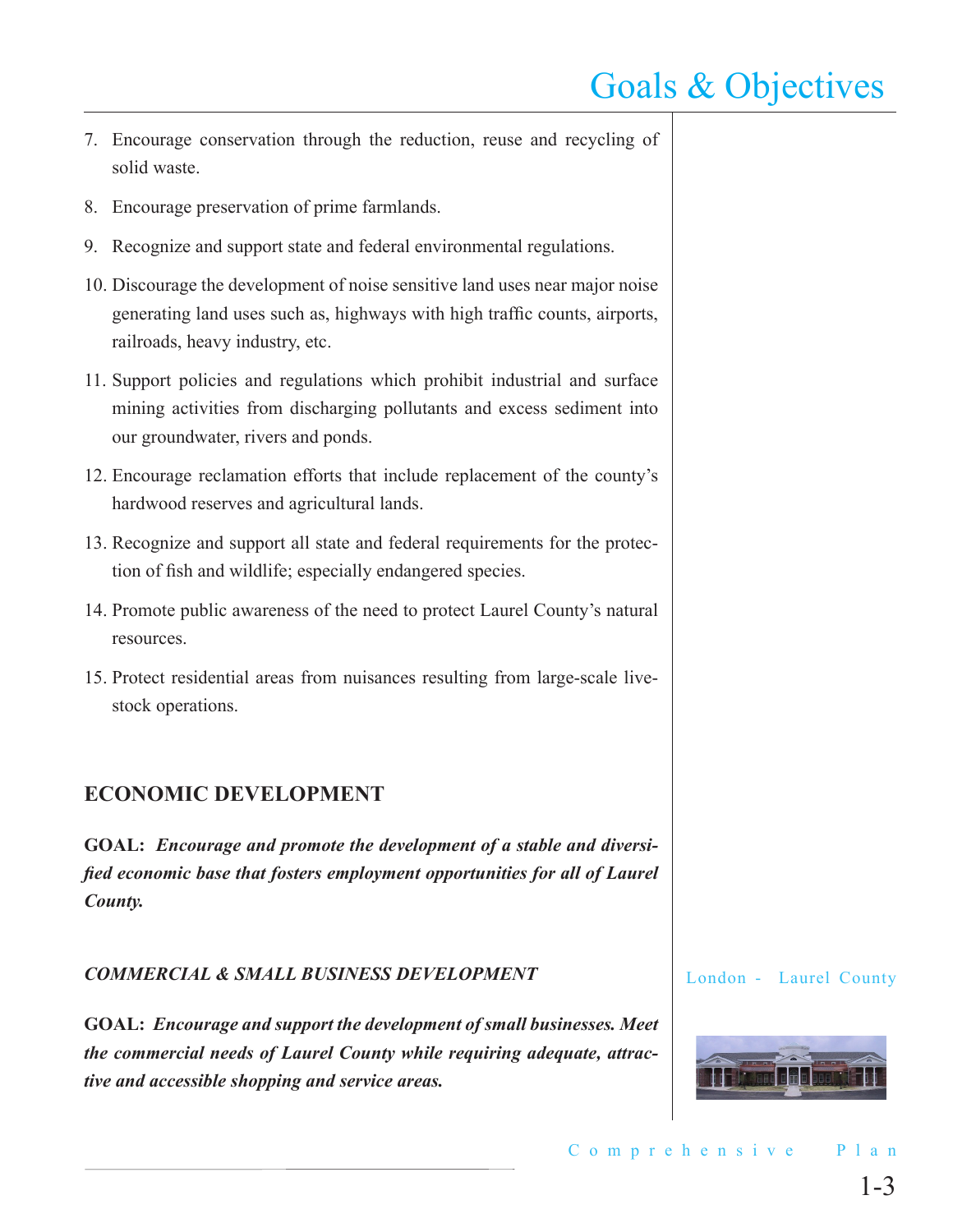### **OBJECTIVES:**

- 1. Encourage small business development, entrepreneurship and growth by providing adequate areas for commercial development and professional offices.
- 2. Encourage the extension of high speed internet access to all areas of the county.
- 3. Encourage the provision of support services and technical assistance for small businesses and the local workforce through local development agencies.
- 4. Encourage condensed, high quality commercial development and redevelopment by discouraging sprawl created by linear shopping areas.
- 5. Encourage the development of commercial locations that are accessible to all segments of the traveling public, including vehicular traffic, pedestrians, cyclists and public transportation.
- 6. Encourage professional office development as a transition and/or buffer between residential and commercial uses.
- 7. Develop design standards for large scale commercial developments with big box retailers to make them safe, attractive and functional.

### *INDUSTRIAL*

**GOAL:** *Promote the diversification and expansion of the county's industrial base through recruitment of new industry and retention of existing industries.* 

### **OBJECTIVES:**

1. Develop an economic development strategy to retain existing industry, increase economic diversity and create better employment opportunities to ensure that the county is a vital part of a strong local and regional economy.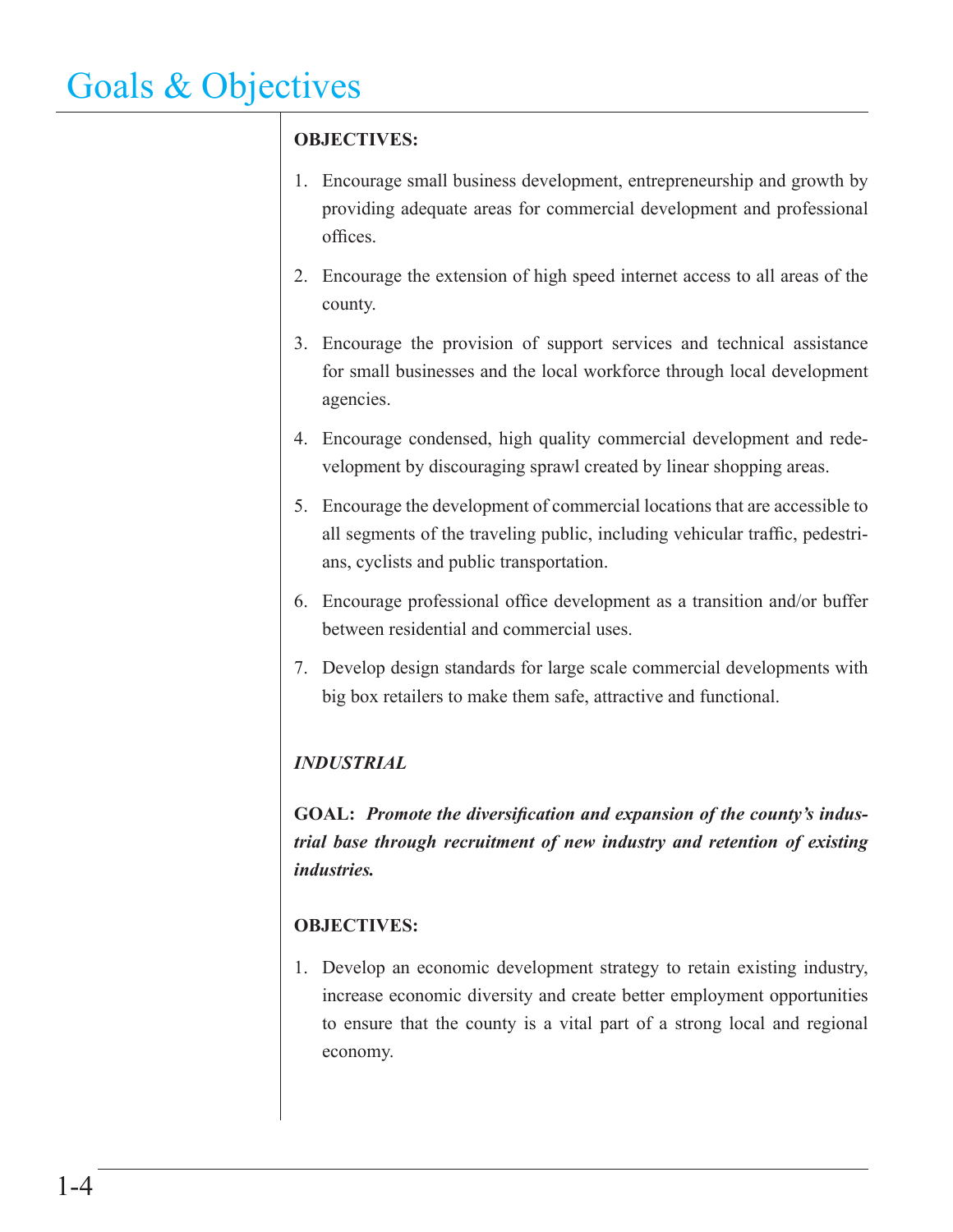- 2. Participate in local and regional economic efforts by encouraging the recruitment of clean, nonpolluting, self-supported and diversified industries. Target industries that add value to local resources, technology companies and those involved in research and development.
- 3. Identify and reserve lands suitable for industrial development in the land use plan. Access to adequate infrastructure, emergency services, highway, rail and airport transportation shall be considered when identifying such lands.
- 4. Actively recruit industries that will insure long-term, high paying job opportunities for Laurel County residents while minimizing adverse impacts to the environment and quality of life.
- 5. Promote the retention and expansion of existing industries and the recruitment of new industries through community programs and the equitable provision of financial incentives.
- 6. Promote education and training of the local labor force including vocational and technical training. Work with local industries to determine training needs.
- 7. Review proposals for industrial development for compatibility with adjoining land and air space uses, provision of adequate infrastructure including utilities and roads and access to adequate emergency services.
- 8. Prior to developing new industrial sites, encourage the use of existing industrial parks and industrial buildings.

#### *DOWNTOWN LONDON*

#### **GOAL:** *Preserve downtown London as the city's central business district.*

#### **OBJECTIVES:**

1. Promote the development of a pedestrian friendly atmosphere within the downtown area of London by requiring the maintenance of existing walkways, benches and green spaces and requiring these amenities in all new and infill development.

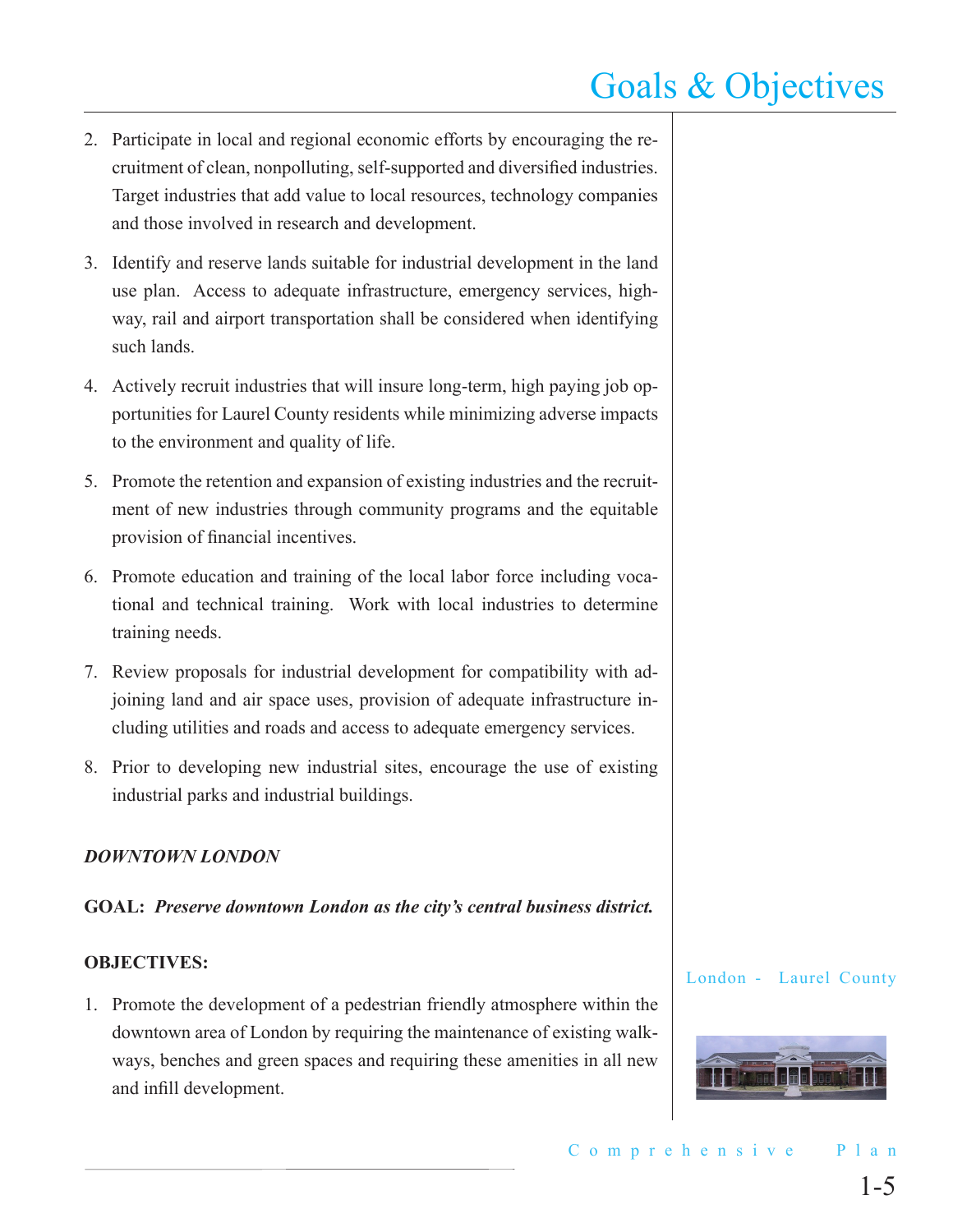- 2. Support local revitalization, redevelopment and promotional efforts in the downtown area.
- 3. Encourage and require, where possible, the installation of additional offstreet parking and redevelopment of existing parking areas in downtown London. Emphasis should be placed upon compatibility with the architectural character of the general vicinity, the provision of aesthetic landscaping and street furniture, interior block location and safety.
- 4. Encourage the redevelopment of existing retail space in the central business district and encourage infill development that will provide more opportunities for the local community such as specialty shops, sidewalk cafes and food vendors, bed and breakfast inns, farmers' markets, etc.
- 5. Facilitate the aesthetic and physical improvement of properties located on primary and secondary corridors such as Main Street leading into the downtown area. Consider a small area redevelopment plan to address these areas.
- 6. Encourage the development of both residential and office space within the Central Business District, particularly in the vacant upper level floors of downtown businesses.
- 7. Encourage the development of a variety of uses to keep the downtown active beyond traditional work and retail hours.

### *TOURISM*

**GOAL:** *Support and enhance local tourism efforts as part of Laurel County's overall economic development strategy.*

### **OBJECTIVES:**

1. Support efforts to promote local tourist attractions and events such as festivals, accommodations, shopping, dining, family entertainment and sporting events.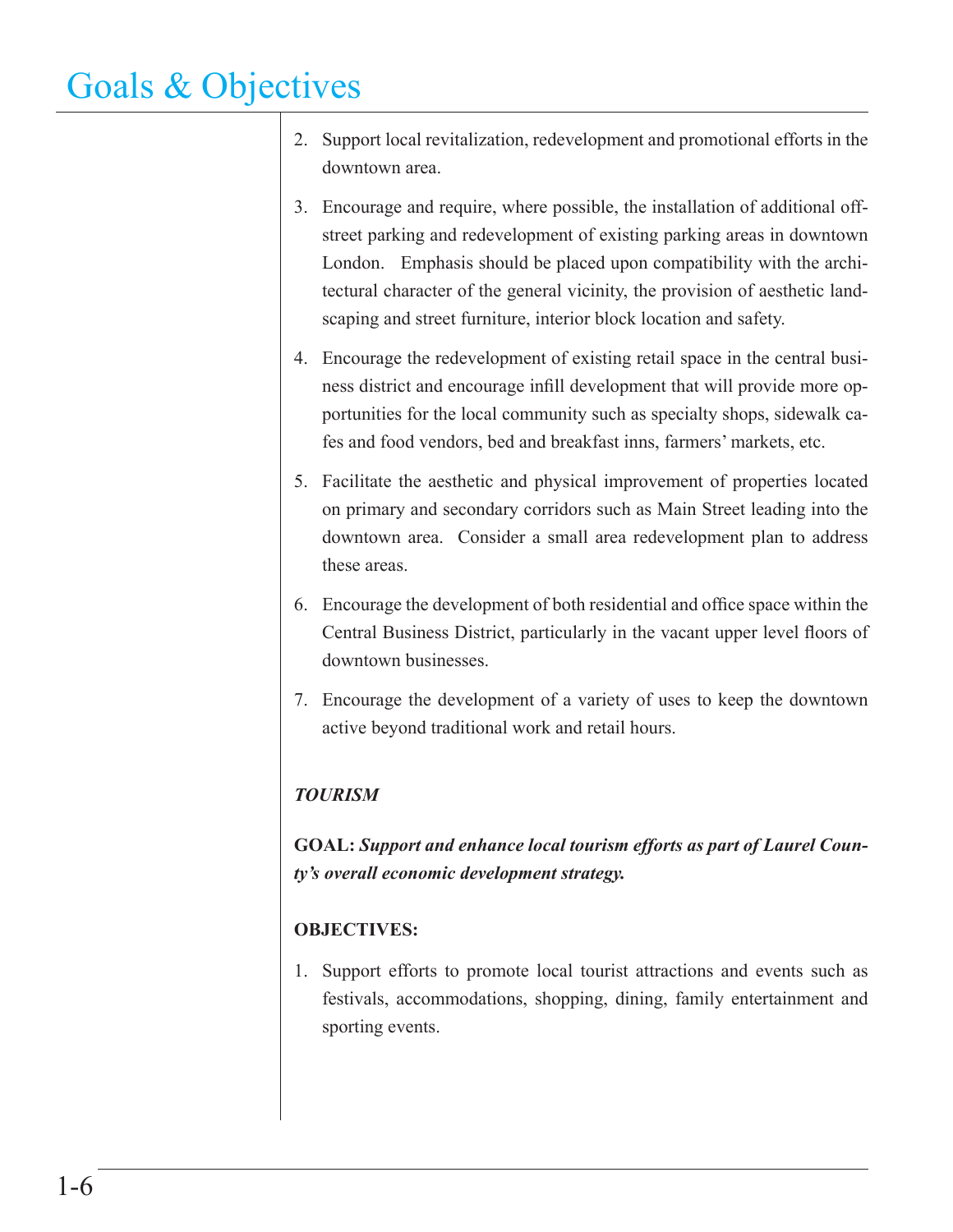- 2. Recognize and continue to encourage the efforts of local organizations to provide a wide array of arts and humanities programming at affordable prices.
- 3. Encourage the development of aesthetic gateways and entrance corridors into London and Laurel County in order to promote economic development and enhance the community as a tourist destination and assist with wayfinding.
- 4. Promote Laurel County as a tourist destination by developing a tourism plan and increasing marketing activities for the area.

#### *AGRICULTURE*

**GOAL:** *Protect prime farmland from urban development in order to preserve the rural character of the area and ensure that agriculture remains an important component of the local economy.* 

#### **OBJECTIVES:**

- 1. Map the location and encourage preservation of prime farmland by supporting the development of agricultural districts and conservation easements.
- 2. Encourage agricultural related industries and businesses to locate in suitable areas of the county in order to provide adequate services to outlying agricultural operations.
- 3. Promote the diversification of the agricultural economy by encouraging new agricultural products and industries.
- 4. Promote and encourage farmers' markets in the community.

### **HISTORIC PRESERVATION**

**GOAL:** *Recognize and preserve the historic and cultural resources of Laurel County.*

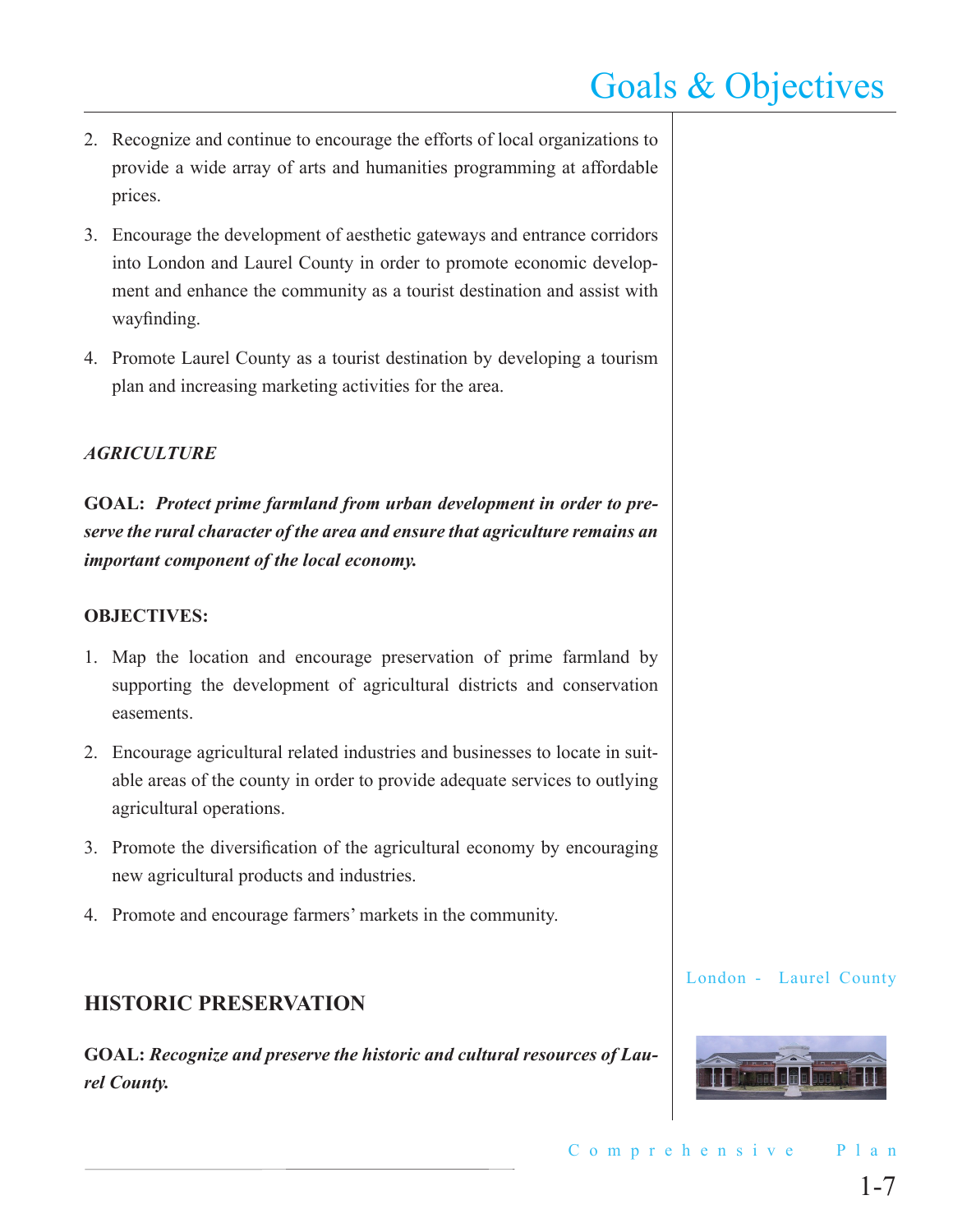### **OBJECTIVES:**

- 1. Encourage the identification, maintenance and protection of significant historic buildings, structures, fences, archeological resources and other features through education and, where appropriate, designation of local historic districts and places and overlay zones.
- 2. Support the efforts of local organizations to inform residents and visitors of the unique historic and cultural features of the community through promotional and interpretive activities.
- 3. Promote Laurel County as a historic attraction through the continued revitalization and preservation of historic buildings and sites.
- 4. Encourage policies that discourage indiscriminate building policies, inappropriate demolition or infill construction and thus do not diminish the historical and architectural integrity of historic structures and the period they represent.

## **HOUSING**

**GOAL:** *Promote decent, safe and sanitary housing to meet the needs of all citizens of Laurel County, while maintaining high quality of life in the community.* 

- 1. Establish a residential building code enforcement program for the unincorporated areas of Laurel County. Provide for the fair, equal and uniform enforcement of building codes.
- 2. Adopt the International Code Council's International Property Maintenance Code. Use code enforcement to eliminate deteriorating or dilapidated residential structures, littered lots and junk yards to protect the health, safety, and welfare of residents, property values and stability of existing neighborhoods.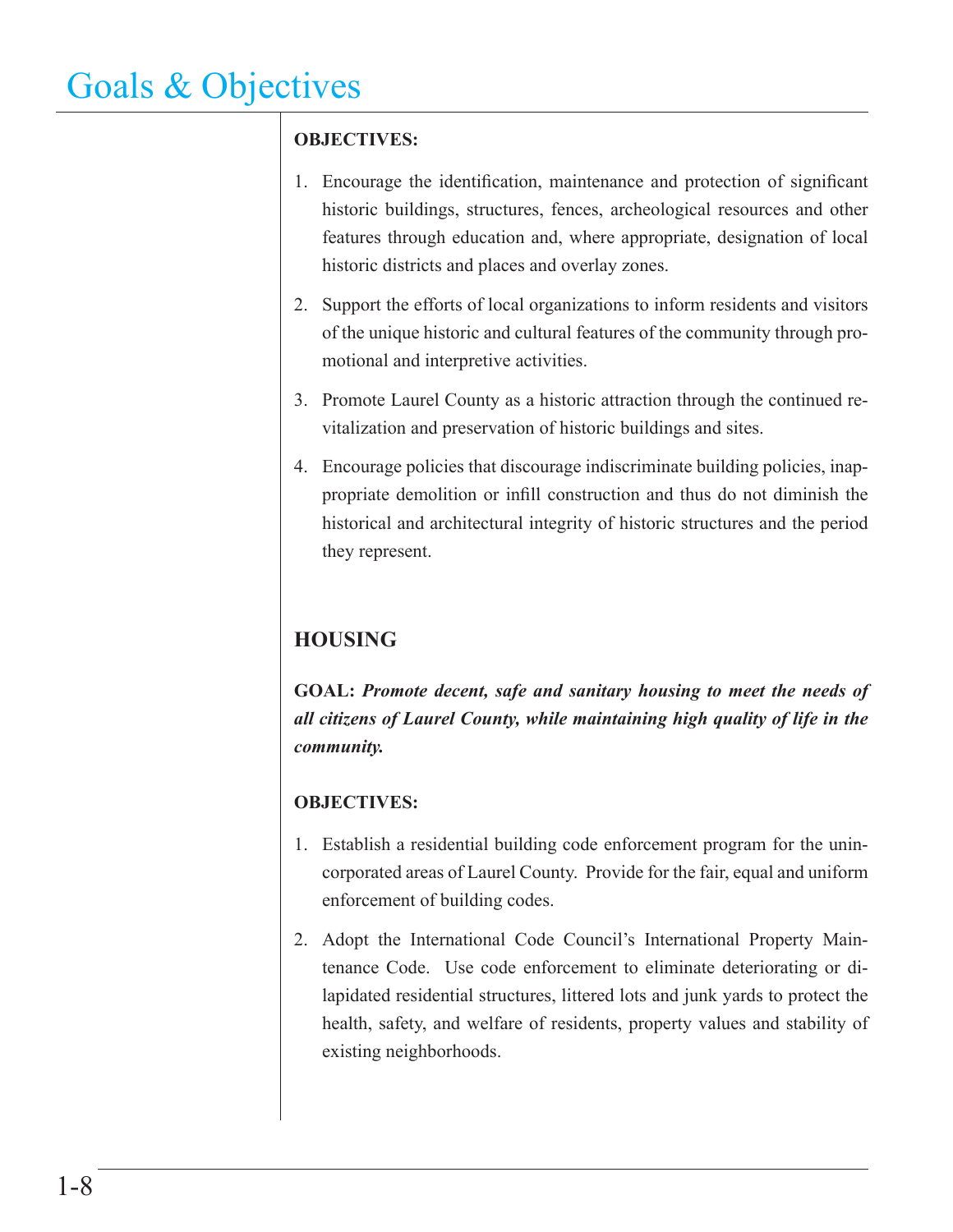- 3. Require new housing developments to be connected to a public sanitary sewer system.
- 4. Require multi-family and other high density residential developments to be located near collector or arterial roads that have adequate capacity for increased traffic.
- 5. Encourage property owners to maintain and rehabilitate, when necessary, the community's existing housing stock and neighborhoods while preserving structures of architectural significance and promoting appropriate infill development.
- 6. Encourage and support efforts to construct and maintain affordable housing for elderly, handicapped and other disadvantaged persons in areas where there is convenient access to recreation, commercial activity and other services.
- 7. Encourage development of retirement community housing and assisted living facilities with appropriate services for the elderly.
- 8. Encourage quality and diversity of design by developing subdivisions and housing that is compatible with existing land uses, transportation patterns, and spatial arrangement of existing neighborhoods.
- 9. Protect the stability of existing neighborhoods by discouraging infill housing that is inconsistent with existing neighborhood character, residences, and property values.
- 10. Promote the revitalization and redevelopment of existing substandard neighborhoods.
- 11. Encourage the creative design of residential development to promote desired elements including well-planned neighborhoods, landscaped entrances with appropriate signage and lighting, protected pedestrian ways, open spaces for recreation and preservation of natural features such as trees, waterways, and floodplains.
- 12. Develop standards for Planned Unit Developments (PUD) which allow mixed uses and high density developments with high design standards while prohibiting incompatible land uses from locating directly adjacent to residential areas.

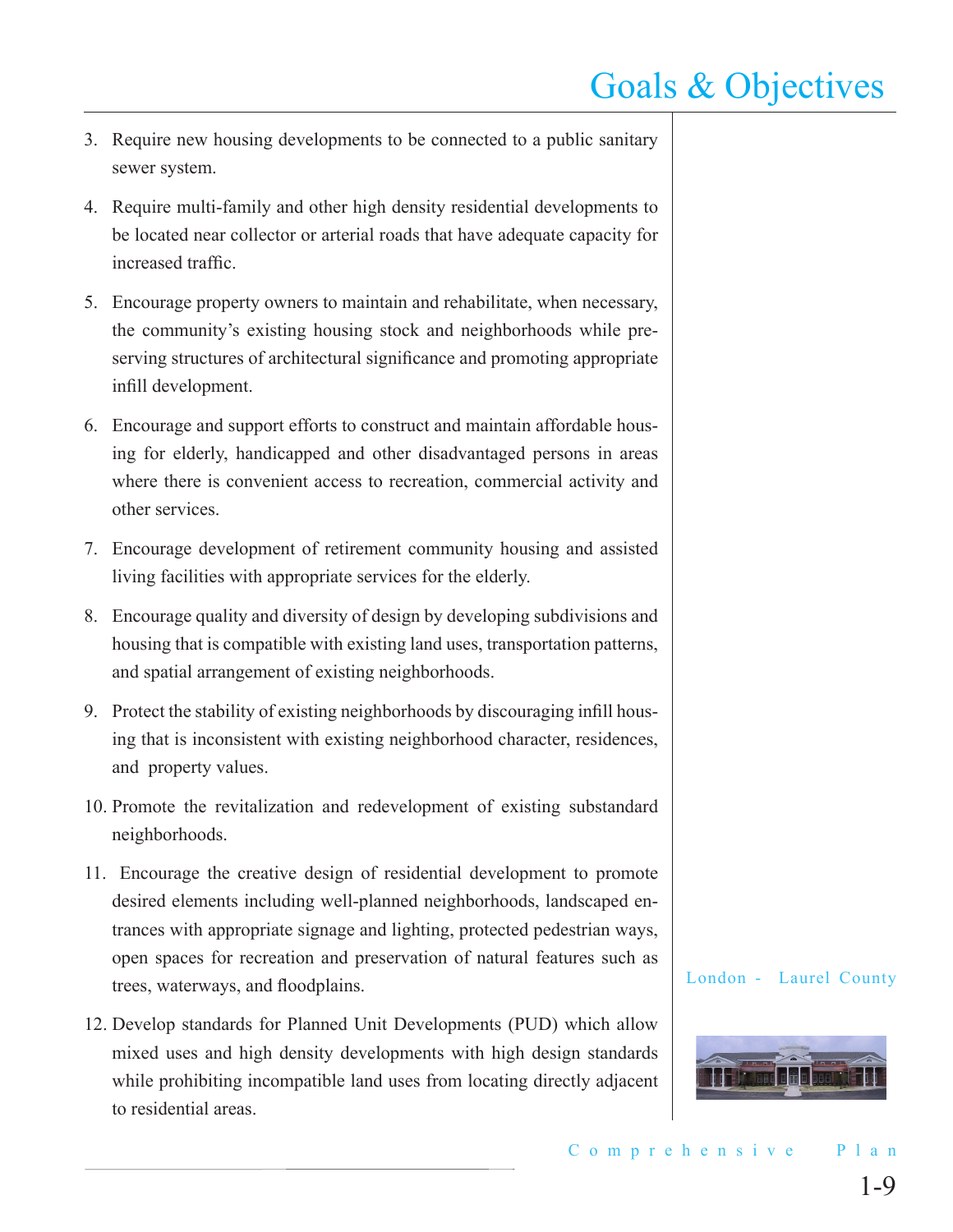- 13. Require adequate buffering (distance, tree lines, fences, man-made or natural barriers) to protect residential uses from non-residential uses.
- 14. Discourage the development of residential housing, schools, and other high people-density developments near heavy industry, railroads, and the London-Corbin Airport where compatibility issues exist or may arise.
- 15. Discourage and limit encroachment of commercial and industrial uses on existing residential neighborhoods, schools, and other incompatible uses.

### **COMMUNITY FACILITIES AND SERVICES**

**GOAL:** *Ensure that adequate community facilities and services are available and provided in an efficient manner to conserve human and natural resources.*

- 1. Establish an Urban Service Area to ensure that adequate community facilities such as utilities, including sewers, transportation and other infrastructure exist or will be provided in the future for proposed development.
- 2. Extend sewer service to subdivisions near existing sewer service areas.
- 3. Establish policies for development in the Rural Service Area that includes all lands lying outside of the City of London and the Urban Service Area to insure that development does not occur without adequate infrastructure.
- 4. Protect and improve water supply sources.
- 5. Coordinate the rehabilitation, development and expansion of community facilities with land development activities by requiring, at the time of development, infrastructure sufficient to accommodate projected growth.
- 6. Encourage the development of a multi-purpose public assembly hall which could be used for lectures, group meetings and performing arts.
- 7. Research creative ways of funding the expansion and improvement of public services and facilities to ensure that costs are fairly distributed.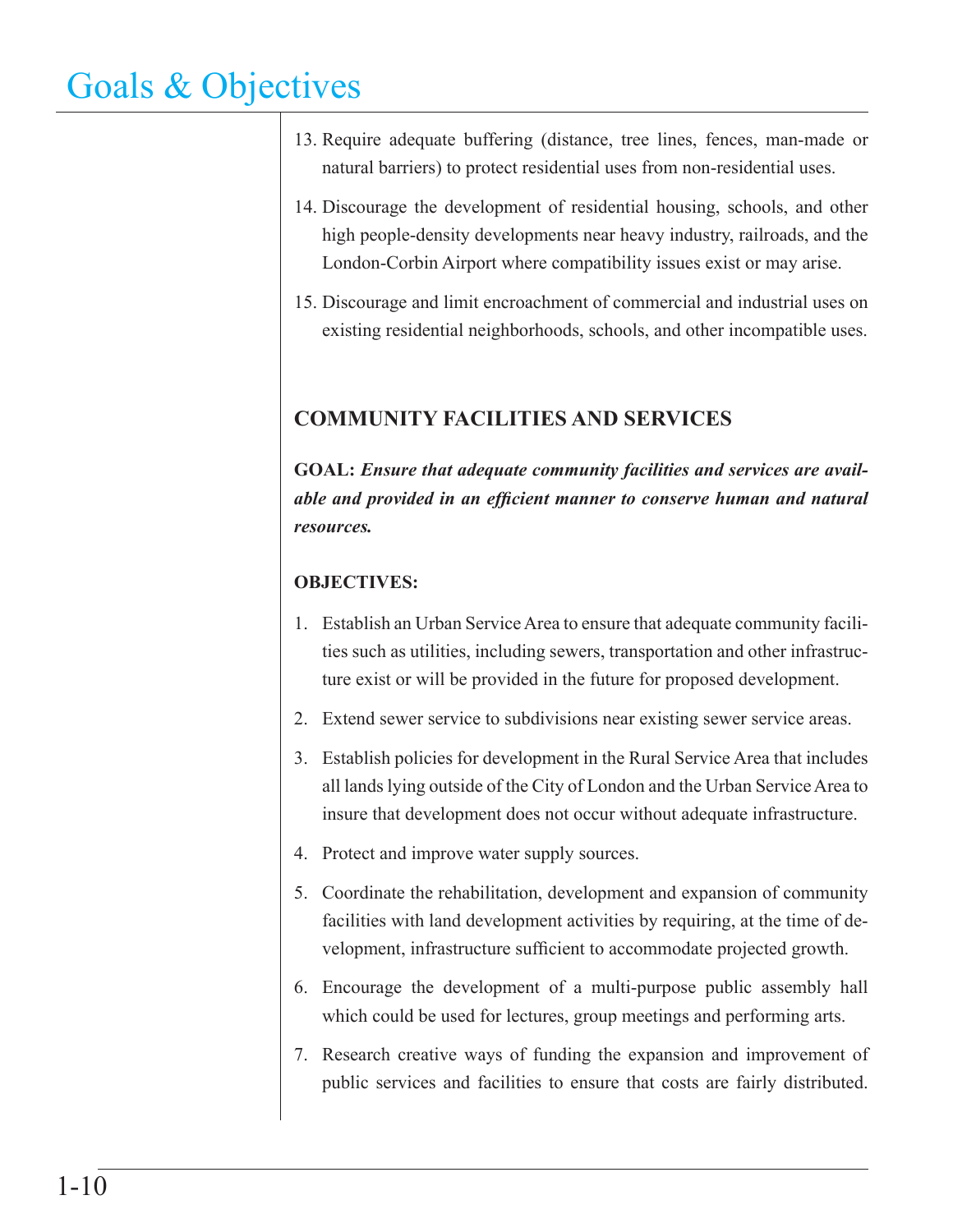Cooperative funding agreements between the private and public sectors shall be encouraged to fund future utility extensions.

- 8. Encourage an overall combination of land uses (residential, commercial, industrial, public, etc.) that yields a balance between the public revenues generated from those uses and the public expenditures required to support those uses.
- 9. Seek funding for projects to correct existing storm water drainage problems in the city and county.
- 10. Ensure that adequate water, storm water, sewer, solid waste services and other utilities are provided in an efficient, safe and environmentally sound manner.
- 11. Require the dedication of easements and rights-of-way to meet future infrastructure needs when development or redevelopment occurs.
- 12. Redevelop and encourage the extension of existing sidewalks and alternative pedestrian systems to create linkages between existing and proposed developments.
- 13. Require developers to conduct impact studies where existing infrastructure, services and the public school system are not adequate. Developers shall be encouraged to phase construction to ensure that the provisions of these available services are adequate to support their developments.
- 14. Require developers to provide adequate facilities such as sidewalks, proper drainage, utilities and landscaping in new developments. In addition, require the installation of underground utilities and encourage innovative street lighting in all new developments.
- 15. Ensure efficient public safety services including police, fire and ambulance by coordinating the addressing of all new development with the 911 office during subdivision review.
- 16. Maintain a low crime rate in the community through education, enforcement and other social programs.
- 17. Encourage and support affordable local health facilities, nursing homes and child care establishments.

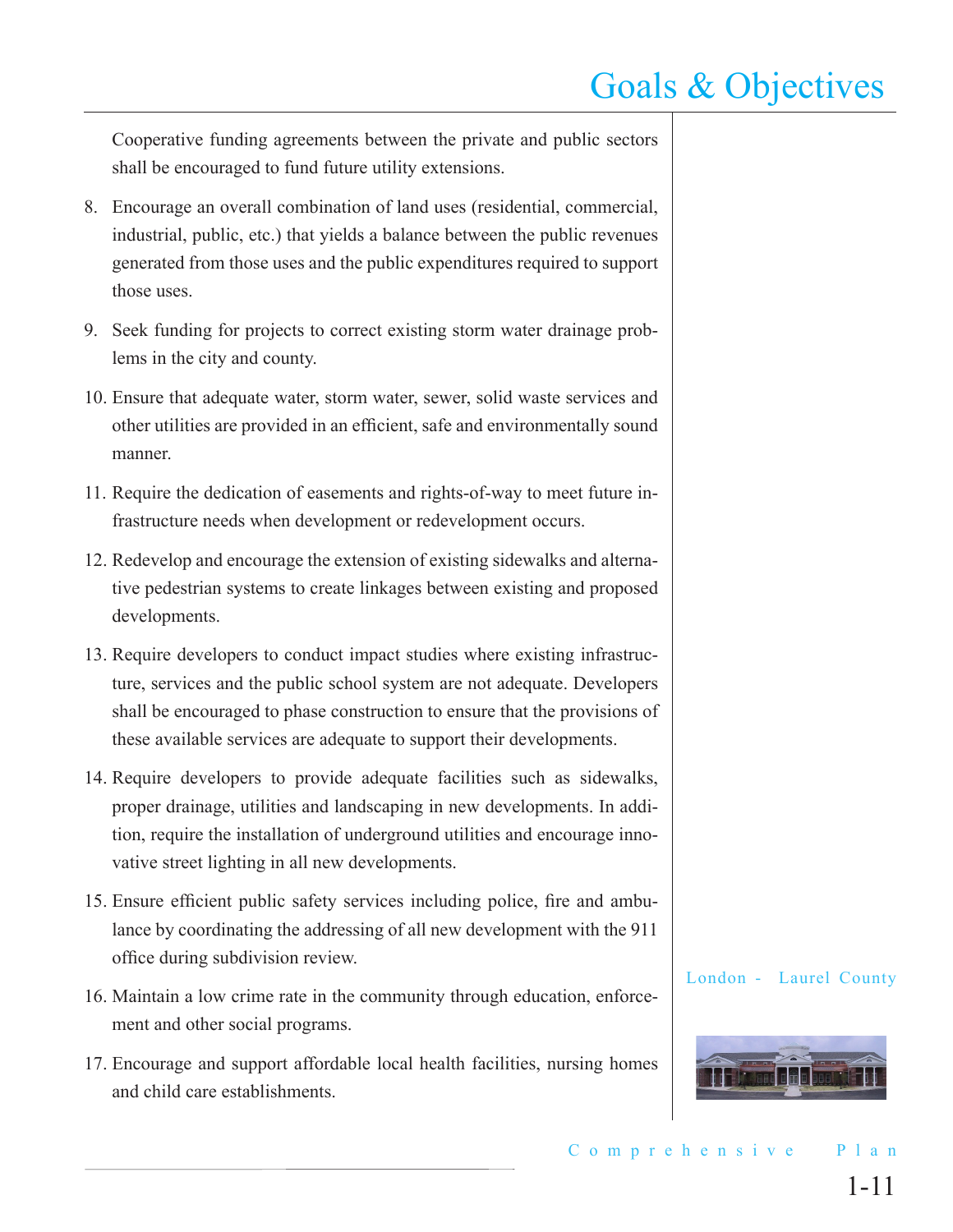- 18. Encourage inter-local and regional cooperation and coordination in the provision of regional community services.
- 19. Encourage the elimination of overhead utilities within downtown London.
- 20. Encourage the development of facilities to provide affordable high speed internet access to all citizens.
- 21. Develop and enhance a local Geographic Information System to provide up-to-date information on all aspects of local land use to insure the coordinated and efficient use of resources.
- 22. Encourage the development of public and private recreational facilities to meet local needs in the city and county.
- 23. Develop a city/county Parks and Recreation Department and a Recreation Plan for the community.
- 24. Revisit the feasibility of a merged city-county government.
- 25. Laurel County, while recognizing the need to provide essential utilities to its citizens, shall encourage that all proposed cellular towers, antennas and other wireless facilities be developed in a manner which retains the integrity of neighborhoods and the overall character, property values and aesthetic quality of life of the community at large. Future development policies for the location of wireless facilities within the county shall:
	- a. Ensure that wireless facilities are constructed in practical locations by encouraging facilities that minimize the impact to residential neighborhoods.
	- b. Minimize the number of wireless facilities by requiring the use of existing structures and co-location when feasible.
	- c. Ensure that there is a minimal impact upon the visual environment by requiring adequate screening and/or aesthetically pleasing design.
	- d. Protect the public health, safety and welfare by requiring that the wireless facilities are adequately secured and encouraging the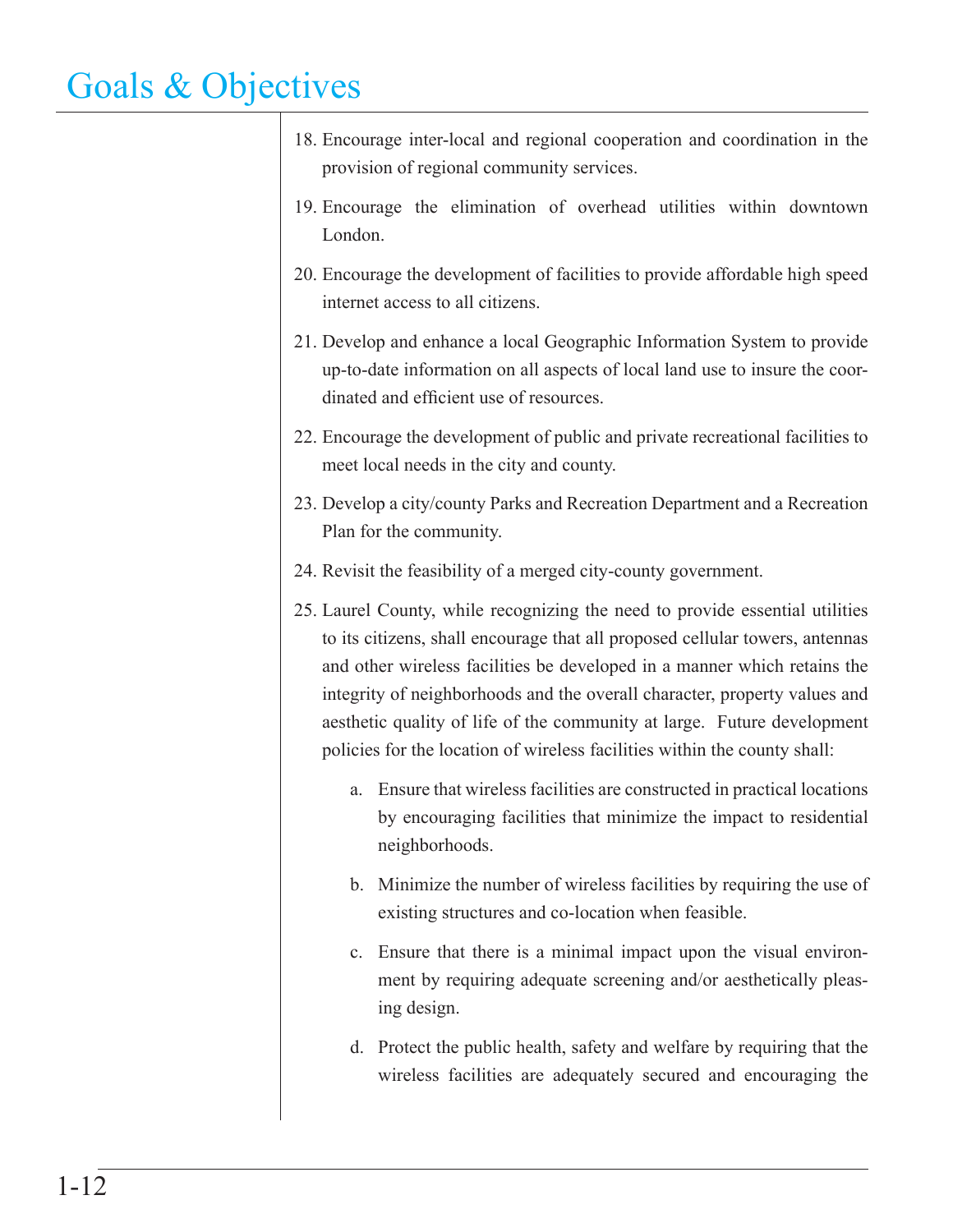timely maintenance of the structures. In addition, require provisions for the removal of abandoned facilities.

- e. Establish an administrative process for the approval/disapproval of wireless facilities.
- f. Ensure that wireless facilities (and all other communication, microwave and broadcasting towers) are constructed in locations that will not encroach on the airspace requirements of the London-Corbin Airport, as defined by the Federal Regulations and Standards, and depicted on the Airport Zoning Maps approved by the Kentucky Airport Zoning Commission.

### **TRANSPORTATION**

**GOAL:** *Develop and maintain an accessible, safe and efficient multimodal transportation system that effectively addresses regional and local development patterns.* 

#### **OBJECTIVES:**

- 1. Develop a capital improvements plan for streets, sidewalks and storm water drainage to pave, improve and widen local streets and roads in a planned manner.
- 2. Provide a balanced multi-modal transportation system by encouraging citizens to walk or bicycle whenever possible by providing safe sidewalks, street crossings, bike paths and other alternatives to vehicular transportation.
- 3. Develop a *Bicycle and Pedestrian Plan* for Laurel County and require developers to install bicycle and pedestrian facilities or dedicated rights of way as identified in the plan.
- 4. Consider the provision of multi-modal transportation facilities early in the planning and development process for all locally funded transportation construction, reconstruction, maintenance or intersection improvement projects. Require the installation of pedestrian and bikeways in conjunc-

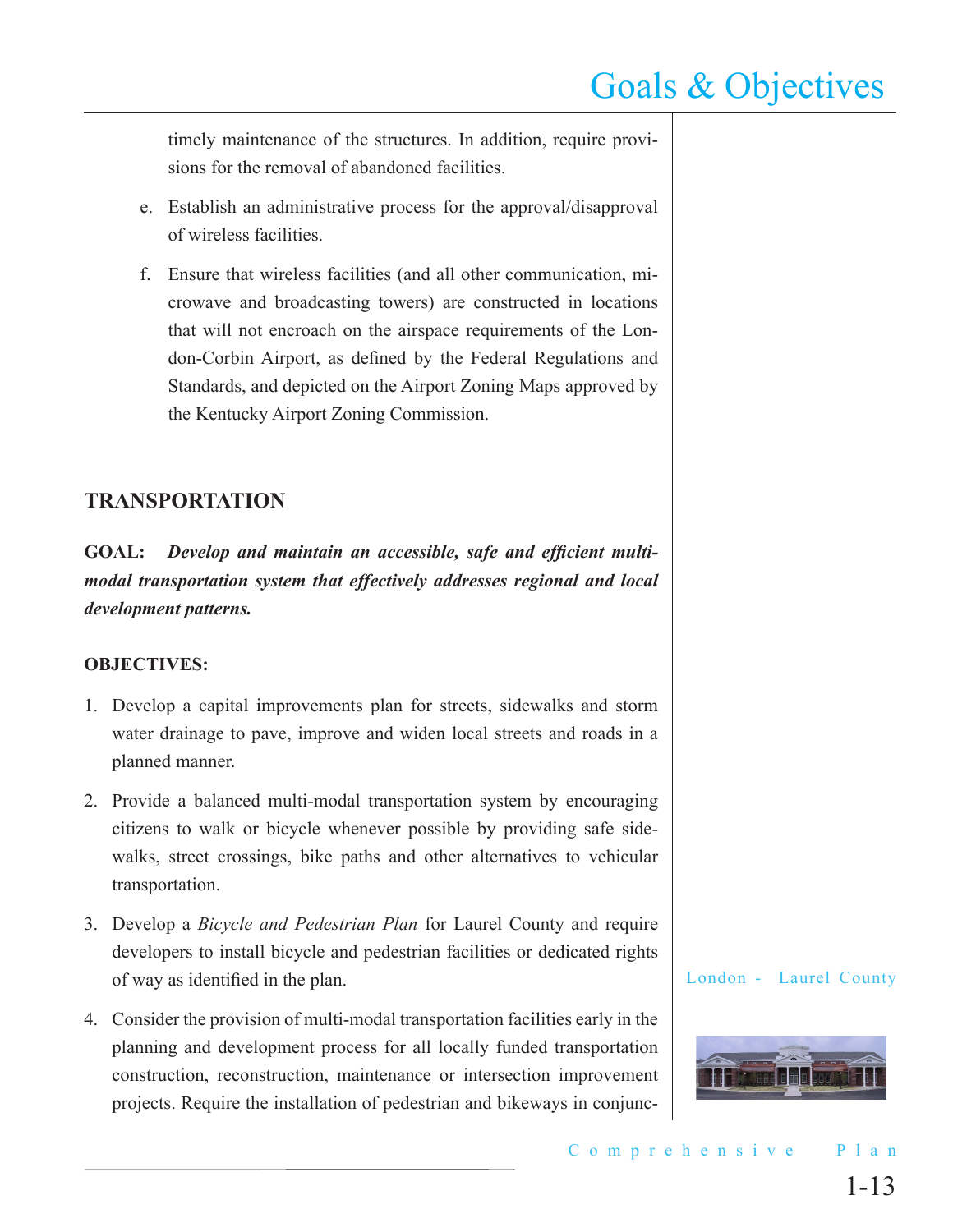tion with any major state and federal transportation improvements (roadways and bridges) in Laurel County.

- 5. Study and implement ways to improve traffic flow in the commercial areas and along streets within Laurel County.
- 6. Encourage the provision of additional safe and aesthetically pleasing parking areas within downtown London with appropriate locational signage and landscaping.
- 7. Review all development plans to ensure that they meet current specifications in terms of adequate off-street parking, rights-of-way and paved travel surfaces.
- 8. Limit the number of direct access points along arterial streets by encouraging the use of frontage roads and implementation of other access management techniques.
- 9. Highway commercial uses shall be in close proximity to highway interchanges for maximum convenience and economy to the travelling public, while minimizing the impact to the community in terms of traffic congestion, local commuting patterns and access.
- 10. The interior street system of new residential developments shall insure continuity with adjacent built or planned neighboring areas. Residential developments shall be encouraged to provide interconnections between sections of their developments and with adjacent developments to promote safe and easy transportation access and a sense of neighborhood interaction. Street extensions shall be developed where needed and feasible. The interior street system shall also coordinate with and continue the multi-modal transportation system (pedestrian and bicycle facilities).
- 11. Ensure that each roadway continues to function at its designated Level of Service (LOS) with adequate routing for emergency services by requiring traffic impact studies for uses that have the potential to adversely impact traffic volume and flow.
- 12. Encourage the location and design of new arterial roads with limited access points while minimizing negative impacts on existing residential areas, prime farmlands, and the Daniel Boone National Forest.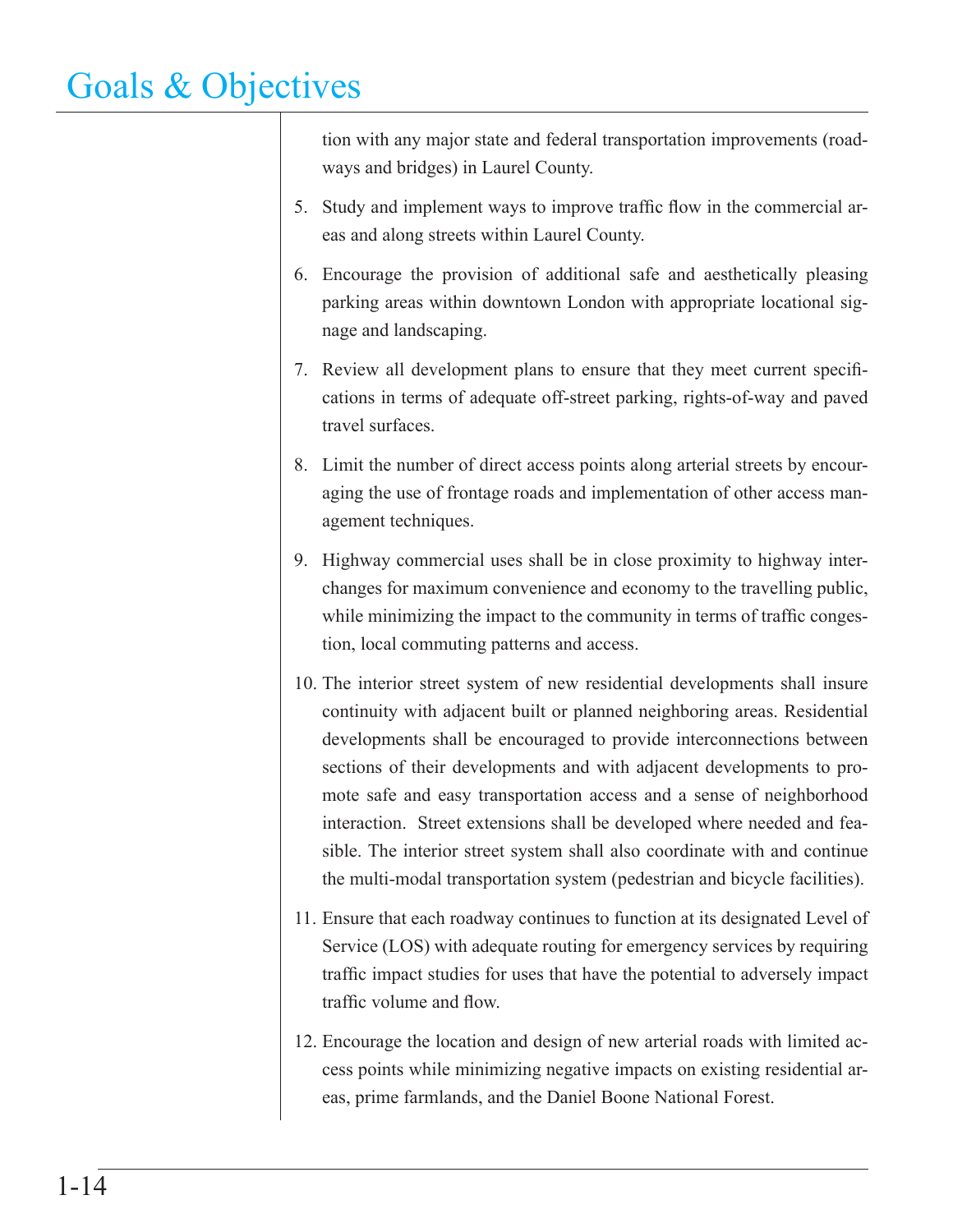- 13. Support the locating and planning of the proposed I-66 interstate within Laurel County.
- 14. Promote the coordination between city, county, regional and state agencies for transportation improvements.
- 15. Develop, support, and promote the use of Laurel County's existing air and transportation systems.
- 16. Encourage proposals for new development and redevelopment of existing areas to include the provision of aesthetic transportation improvements, such as greater right-of-way, boulevard streets, theme lighting, street trees, monument signs and other innovative concepts.
- 17. The county road and highway networks should not only provide an adequate radial system serving the City of London and North Corbin, but also an effective lateral system linking the radial system to all areas of the county.
- 18. Update the zoning ordinance to include access management standards for the design of roadway entrances in future developments.
- 19. Work with rail companies and state agencies to maintain all railroad crossings and improve bridges over the railroad.
- 20. Recognize the importance of accessible sidewalks as thoroughfares for the safe movement of pedestrians to access current and future businesses and residences; to provide recreation for children, runners and walkers, to allow children to access schools and bus stops and as an alternative to vehicular traffic.
- 21. Encourage the development of sidewalk construction and replacement programs in London and Laurel County. Retrofit existing developed areas to include sidewalks.
- 22. Allow for the waiver of sidewalk requirements in residential areas outside the urban service area where the proposed development is not located on a collector, primary, or secondary arterial, where lots are two acres more in size and it can be shown that sidewalks would not serve an essential purpose such as access to nearby existing or proposed public or private facilities.

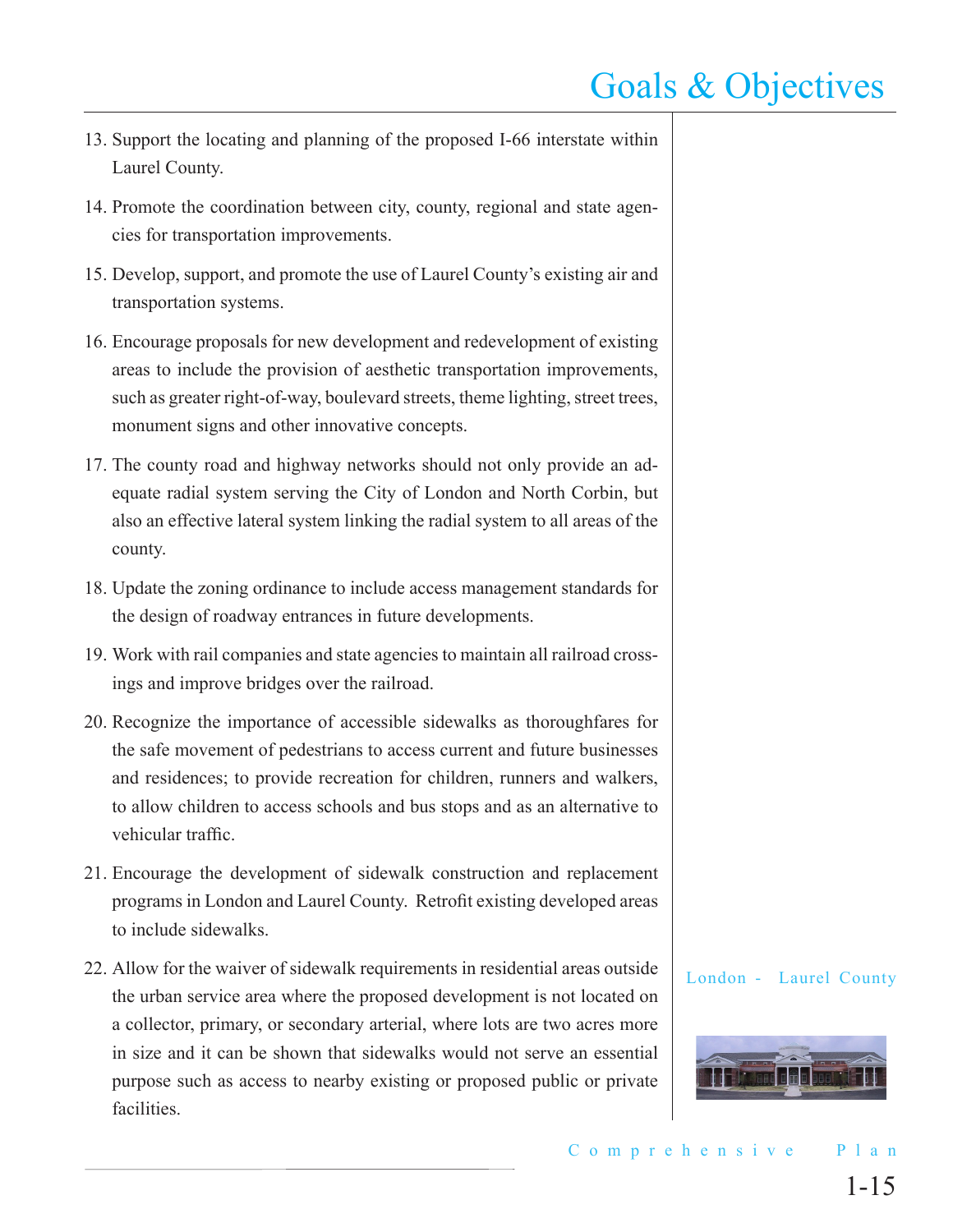23. Promote safe multi-modal access to existing or future recreational facilities.

### **LAND USE**

**GOAL:** *Designate adequate land uses in appropriate locations while encouraging quality design and minimizing the adverse impacts of development.*

- 1. Establish zoning regulations for the unincorporated areas of Laurel County to reduce sprawl, insure compatible land uses and allow for growth and development in an efficient and cost effective manner.
- 2. Hire a planning director to serve as staff to the Planning Commission and Board of Adjustment, enforce zoning regulations and oversee the building inspection program.
- 3. Update the London Zoning Ordinance, Zoning Map and Subdivision Regulations to ensure consistency with the comprehensive plan, new legislation and changing community conditions.
- 4. Incorporate landscaping, tree planting and maintenance standards into the city and county zoning ordinance and subdivision regulations.
- 5. Promote development patterns that follow guidelines for planned growth, respect urban service areas and frame development with open space. Prohibit or strictly limit nonconforming uses.
- 6. Develop design guidelines to accommodate big box and higher intensity developments which consider community compatibility standards and aesthetics.
- 7. Identify, establish and maintain open space and greenway corridors to enhance the natural environment, increase linkages between various recreational opportunities, protect environmentally sensitive areas and provide buffers between varying land uses.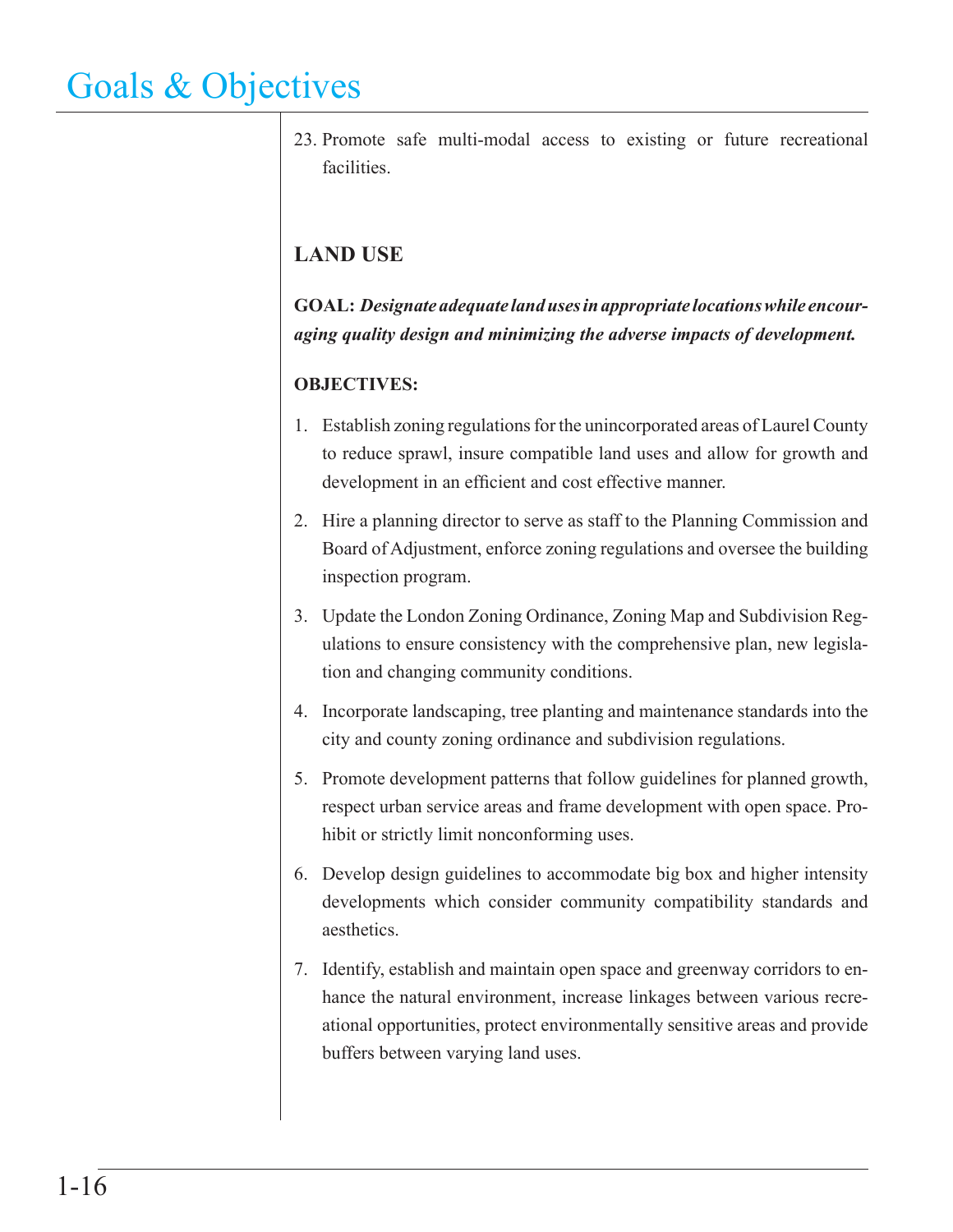- 8. Provide guidelines for residential development that stress flexibility and creativity in neighborhood design, focuses on neighborhood character, landscaped streets, open spaces and the preservation of natural features.
- 9. View development issues in terms of promoting overall quality of life. Mixing of residential and other land uses shall be encouraged, but only in appropriately planned and designed neighborhood developments.
- 10. Balance developmental needs with the preservation and protection of Laurel County's existing assets and character.
- 11. Restrain development in physically restrictive areas.
- 12. Require adequate preventive measures to minimize environmental degradation during construction in all areas.
- 13. Encourage quality and aesthetically pleasing development and redevelopment through fair, equal and uniform review processes, land use designations, subdivision regulations and other activities relating to planning.
- 14. Keep existing infrastructure efficient by promoting restoration and redevelopment of property already in commercial areas. New commercial, multi-family housing and other high-density land uses should be located near similar existing uses.
- 15. Promote aesthetically pleasing commercial development with appropriate access, signage and landscaping throughout Laurel County.
- 16. Encourage effective site placement, architectural and landscape design for commercial and industrial uses to facilitate aesthetically pleasing developments while eliminating adverse impacts to adjacent land uses. Nuisances such as smoke, dust, noise, light and odor shall be kept at a minimum. Site development and enforcement of such nuisances shall be carefully coordinated and require the necessary approvals of other regulatory agencies.
- 17. Update and enforce sign regulations that enhance the natural environment and minimize visual clutter.
- 18. Encourage coordination and cooperation between the planning commission and various other government entities.